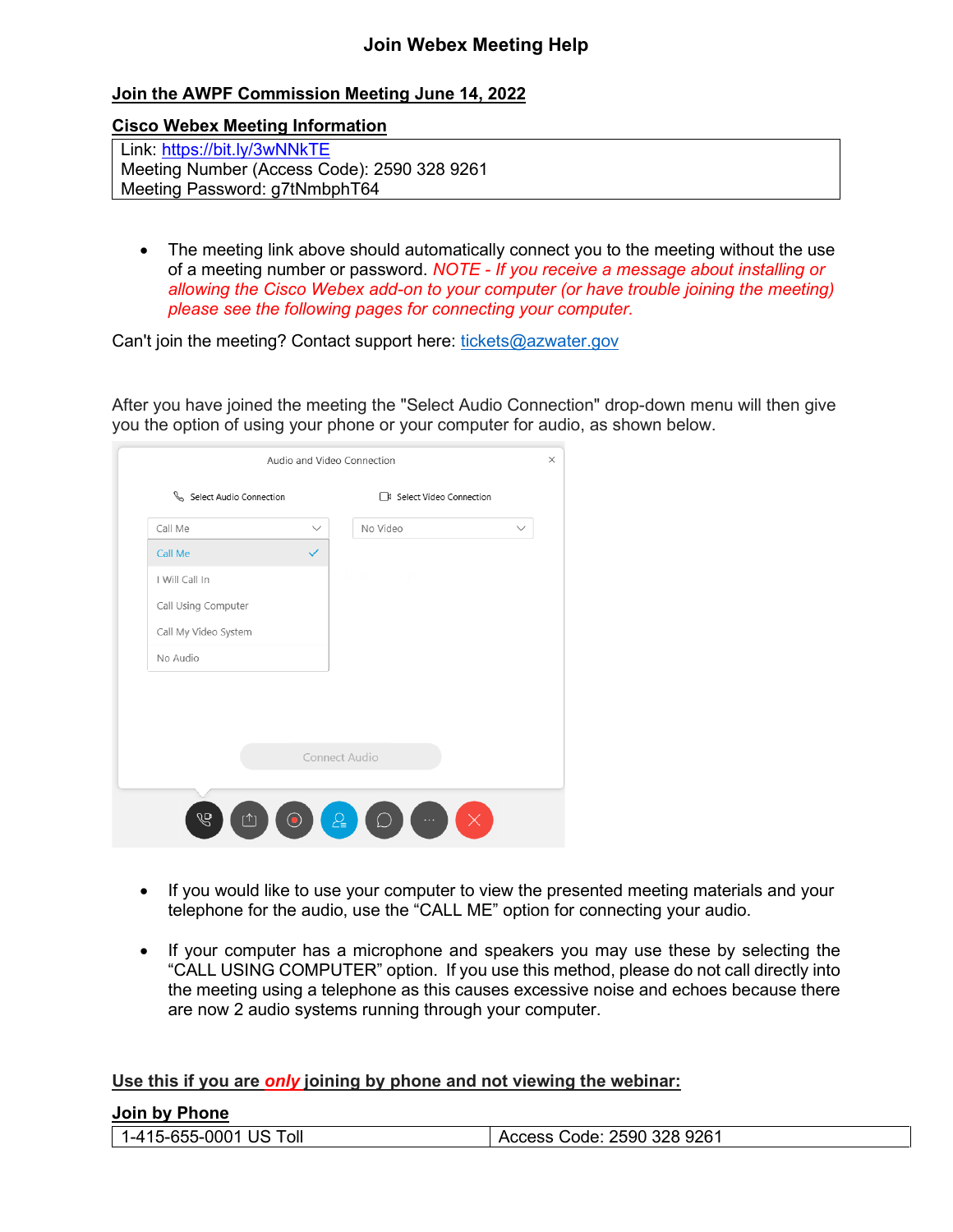## Setting up WebEx from a computer

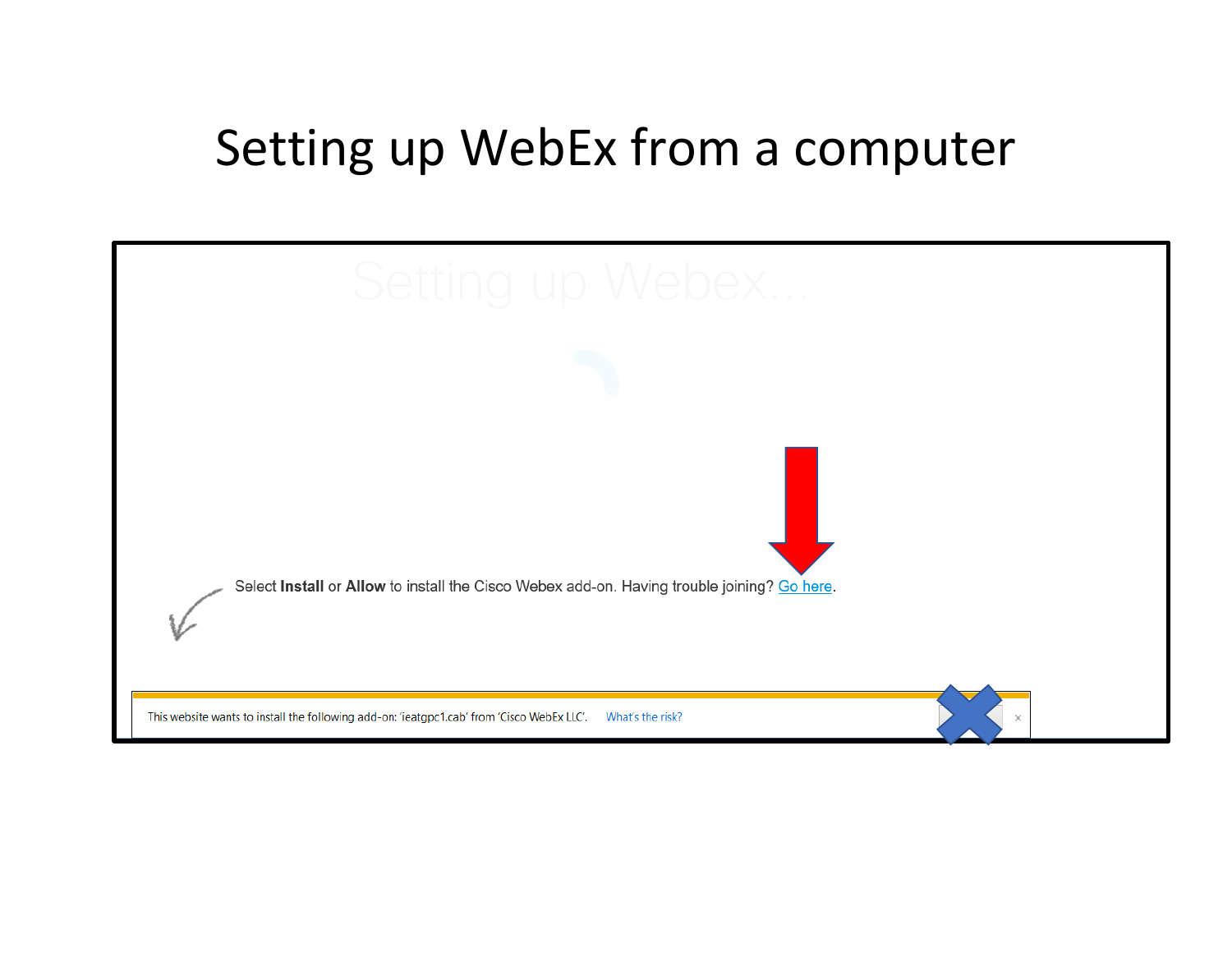| < Home |                                                                                                                                                                                                |
|--------|------------------------------------------------------------------------------------------------------------------------------------------------------------------------------------------------|
|        | alulu<br><b>cisco</b> Webex<br>Having trouble joining?                                                                                                                                         |
|        | Try one of these options:<br>Run a temporary application to join this meeting immediately.<br>Recommended<br>Install the meeting application and join again.<br>Use Java to join your meeting. |
|        | This website wants to install the following add-on: 'ieatgpc1.cab' from 'Cisco WebEx LLC'.<br>What's the risk?                                                                                 |